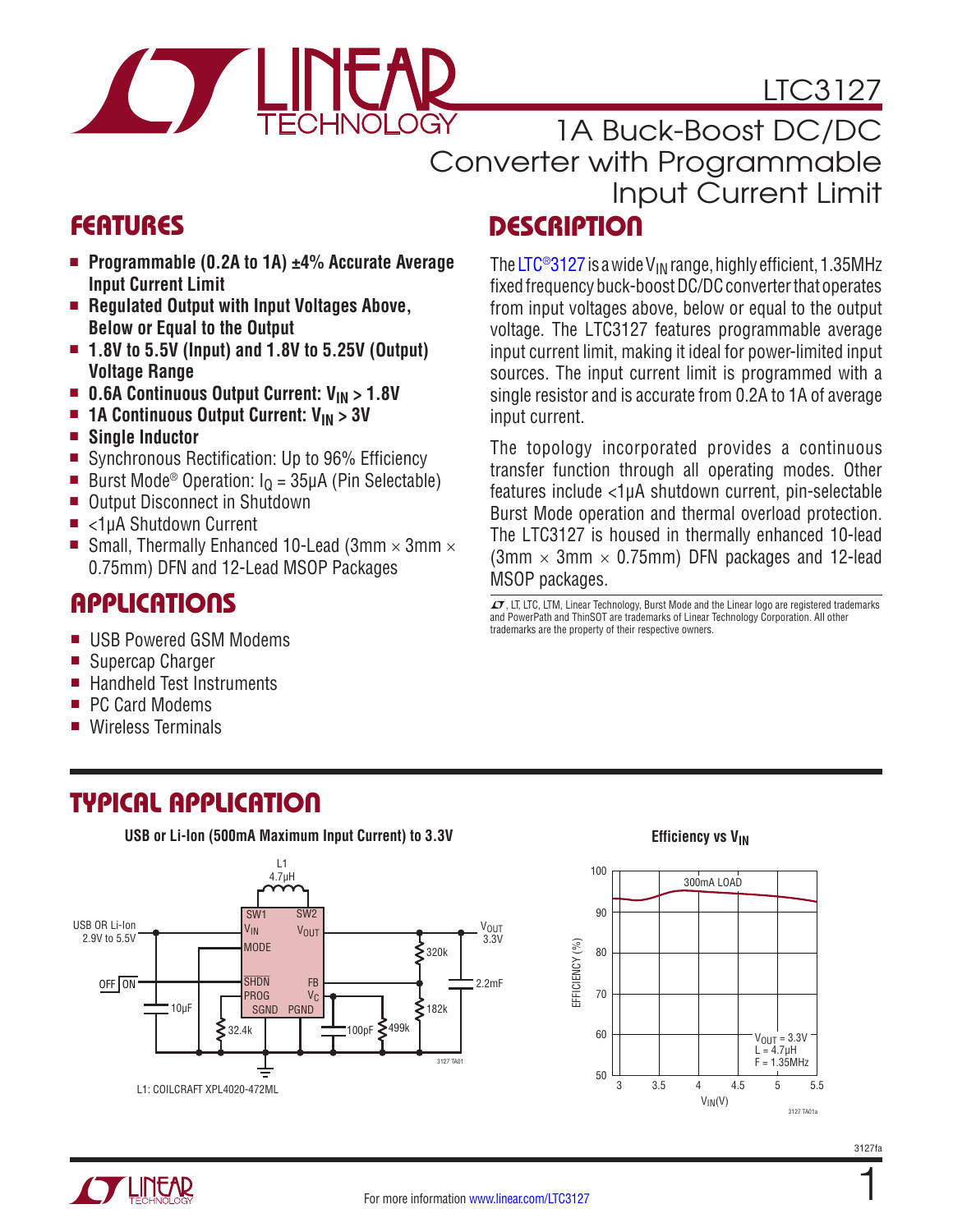### ABSOLUTE MAXIMUM RATINGS **(Note 1)**

| <b>Operating Junction Temperature Range</b>  |
|----------------------------------------------|
|                                              |
| Maximum Junction Temperature (Note 5)  125°C |
|                                              |
|                                              |

## PIN CONFIGURATION



#### ORDER INFORMATION **<http://www.linear.com/product/LTC3127#orderinfo>**

| <b>LEAD FREE FINISH</b> | <b>TAPE AND REEL</b> | <b>PART MARKING</b> | PACKAGE DESCRIPTION                    | I TEMPERATURE RANGE       |
|-------------------------|----------------------|---------------------|----------------------------------------|---------------------------|
| LTC3127EDD#PBF          | LTC3127EDD#TRPBF     | ∟DYD                | 10-Lead (3mm $\times$ 3mm) Plastic DFN | l –40°C to 85°C           |
| LTC3127EMSE#PBF         | LTC3127EMSE#TRPBF    | 3127                | 12-Lead Plastic MSOP                   | $-40^{\circ}$ C to 85°C . |

Consult LTC Marketing for parts specified with wider operating temperature ranges.

For more information on lead free part marking, go to: http://www.linear.com/leadfree/

For more information on tape and reel specifications, go to: http://www.linear.com/tapeandreel/. Some packages are available in 500 unit reels through designated sales channels with #TRMPBF suffix.

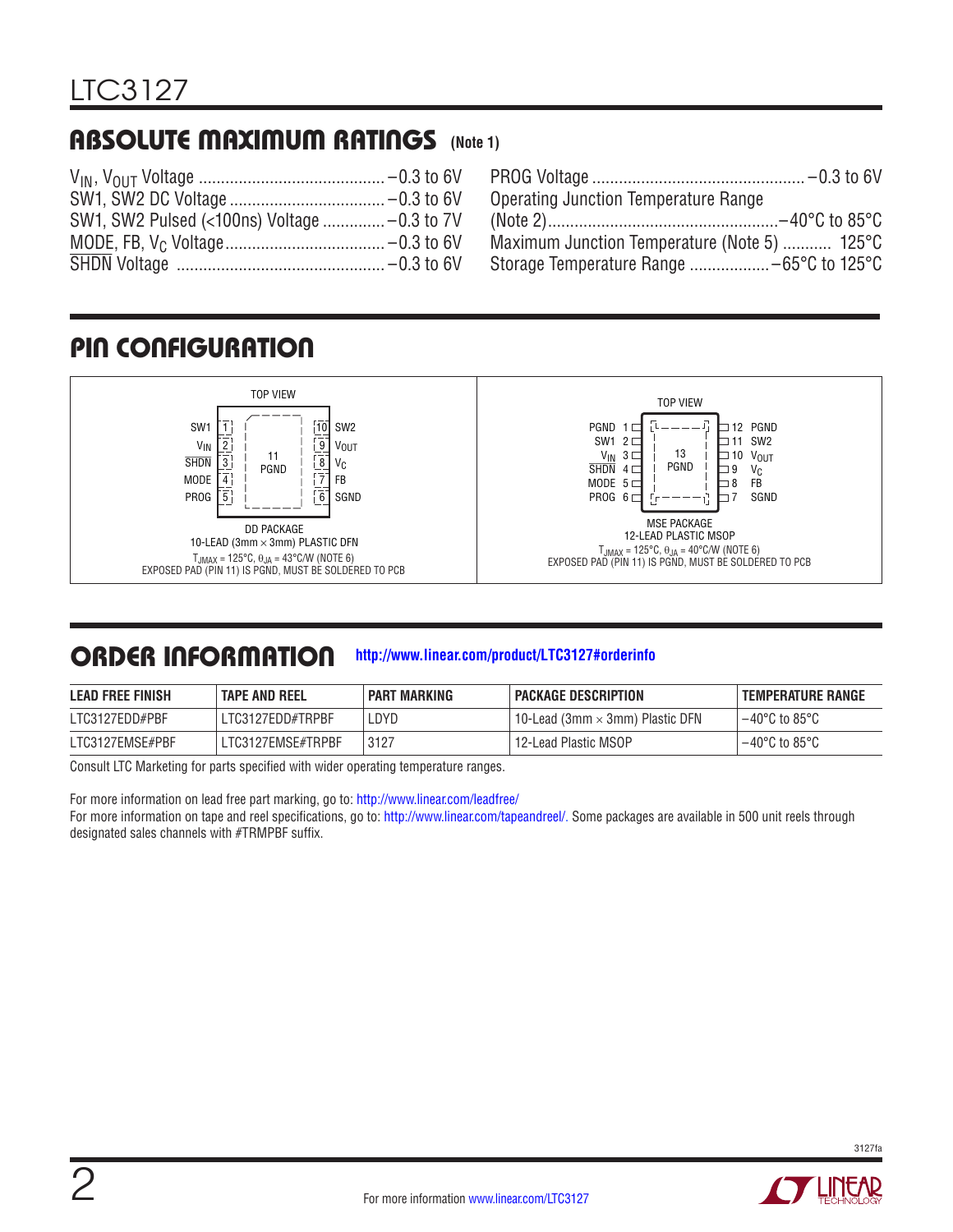### ELECTRICAL CHARACTERISTICS The  $\bullet$  denotes the specifications which apply over the specified operating

**junction temperature range, otherwise specifications are at TJ = 25°C. VIN = 3.6V, VOUT = 3.3V, unless otherwise noted.**

| <b>PARAMETER</b>                               | <b>CONDITIONS</b>                                               |   | <b>MIN</b>   | <b>TYP</b> | <b>MAX</b>   | <b>UNITS</b>                   |
|------------------------------------------------|-----------------------------------------------------------------|---|--------------|------------|--------------|--------------------------------|
| Input Operating Range                          |                                                                 |   | 1.8          |            | 5.5          | $\vee$                         |
| Output Voltage Range                           |                                                                 |   | 1.8          |            | 5.25         | $\vee$                         |
| Feedback Voltage                               |                                                                 |   | 1.165        | 1.195      | 1.225        | $\vee$                         |
| Feedback Input Current                         | $V_{FB} = 1.25V$                                                |   |              | 1          | 50           | nA                             |
| Input Quiescent Current - Burst Mode Operation | $V_{FB}$ > 1.225, $V_{MODE}$ = $V_{IN}$ (Note 4)                |   |              | 35         |              | μA                             |
| Input Quiescent Current - Shutdown             | $V_{\overline{\text{SHDN}}}$ = 0V, Including SW Leakage         |   |              | 0.1        | 4            | μA                             |
| Output Quiescent Current - Shutdown            | $V_{IN}$ = 0V, $V_{\overline{SHDN}}$ = 0V, Including SW Leakage |   |              | 0.1        | 4            | μA                             |
| Input Quiescent Current - Active               | $V_{FB}$ > 1.225V, $V_{MODE}$ = 0V (Note 4)                     |   |              | 400        |              | μA                             |
| <b>Input Current Limit</b>                     | $R_{PROG} = 32.4k$ (Note 3)                                     |   | 480          | 500        | 520          | mA                             |
|                                                | 0°C to 85°C (Note 3)                                            |   | 465          | 500        | 540          | mA                             |
|                                                | $-40^{\circ}$ C to 85 $^{\circ}$ C (Note 3)                     |   | 430          | 500        | 540          | mA                             |
|                                                | $R_{PROG} = 48.1k$ (Note 3)                                     |   | 745          | 796        | 884          | mA                             |
|                                                | $R_{PROG} = 48.1k$ , $-40^{\circ}C$ to 85°C (Note 3)            |   | 728          | 796        | 914          | mA                             |
| Peak Current Limit                             |                                                                 |   | 2            | 2.5        |              | A                              |
| Reverse-Current Limit                          |                                                                 |   | 0.15         | 0.3        | 0.45         | A                              |
| P-Channel MOSFET Leakage                       | Switches A and D                                                |   |              | 0.1        | 4            | μA                             |
| N-Channel MOSFET On-Resistance                 | Switch B<br>Switch C                                            |   |              | 140<br>170 |              | $m\Omega$<br>$m\Omega$         |
| P-Channel MOSFET On-Resistance                 | Switch A<br>Switch D                                            |   |              | 160<br>190 |              | $m\Omega$<br>$m\Omega$         |
| Maximum Duty Cycle                             | Boost(% Switch C On)<br>Buck (% Switch A On)                    |   | 80<br>100    | 90         |              | $\frac{0}{0}$<br>$\frac{0}{0}$ |
| Minimum Duty Cycle                             |                                                                 |   |              |            | 0            | $\frac{0}{0}$                  |
| <b>Frequency Accuracy</b>                      |                                                                 |   | $\mathbf{1}$ | 1.35       | 1.7          | <b>MHz</b>                     |
| SHDN Input High Voltage                        |                                                                 |   | 1.2          |            |              | V                              |
| <b>SHDN</b> Input Low Voltage                  |                                                                 | ● |              |            | 0.3          | $\vee$                         |
| <b>SHDN</b> Input Current                      | $V_{\overline{\text{SHDN}}} = 5.5V$                             |   |              | 0.01       | $\mathbf{1}$ | μA                             |
| MODE Input High Voltage                        |                                                                 |   | 1.2          |            |              | $\vee$                         |
| <b>MODE Input Low Voltage</b>                  |                                                                 |   |              |            | 0.3          | $\vee$                         |
| <b>MODE Input Current</b>                      | $V_{MODE} = 5.5V$                                               |   |              | 0.01       | $\mathbf{1}$ | μA                             |

**Note 1:** Stresses beyond those listed under Absolute Maximum Ratings may cause permanent damage to the device. Exposure to any Absolute Maximum Rating condition for extended periods may affect device reliability and lifetime.

**Note 2:** The LTC3127 is guaranteed to meet performance specifications from 0°C to 85°C. Specifications over the –40°C to 85°C operating junction temperature range are assured by design, characterization and correlation with statistical process controls. Note that the maximum ambient temperature is determined by specific operating conditions in conjunction with board layout, the rated package thermal resistance and other environmental factors.

**Note 3:** Specification is guaranteed when the inductor current is in continuous conduction.

**Note 4:** Current measurements are made when the output is not switching.

**Note 5**: This IC includes overtemperature protection that is intended to protect the device during momentary overload conditions. Junction temperature will exceed 125°C when overtemperature protection is active. Continuous operation above the specified maximum operating junction temperature may result in device degradation or failure.

**Note 6:** Failure to solder the exposed backside of the package to the PC board ground plane will result in a thermal resistance much higher than 43°C/W.

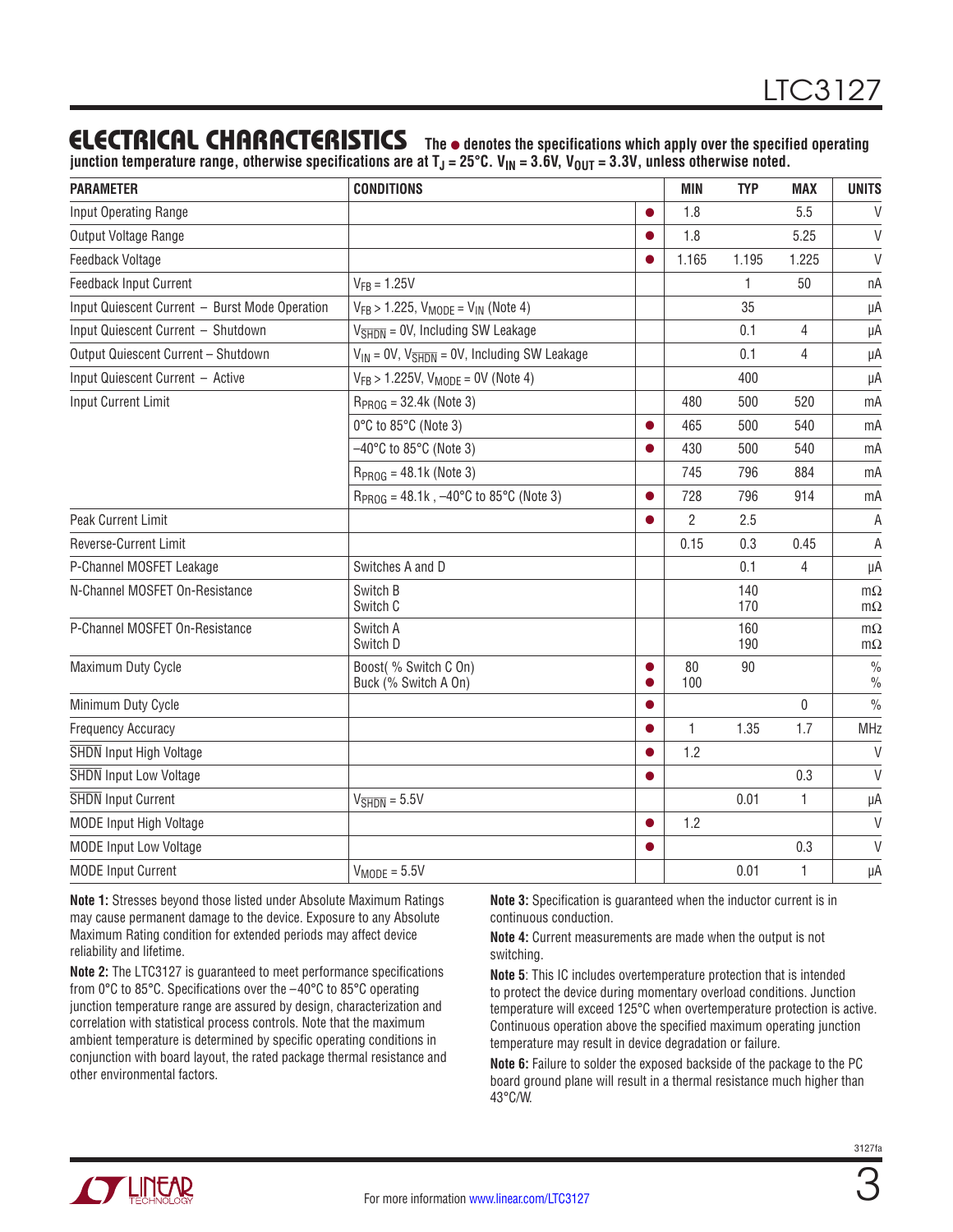## TYPICAL PERFORMANCE CHARACTERISTICS **(TJ = 25°C, unless otherwise noted )**



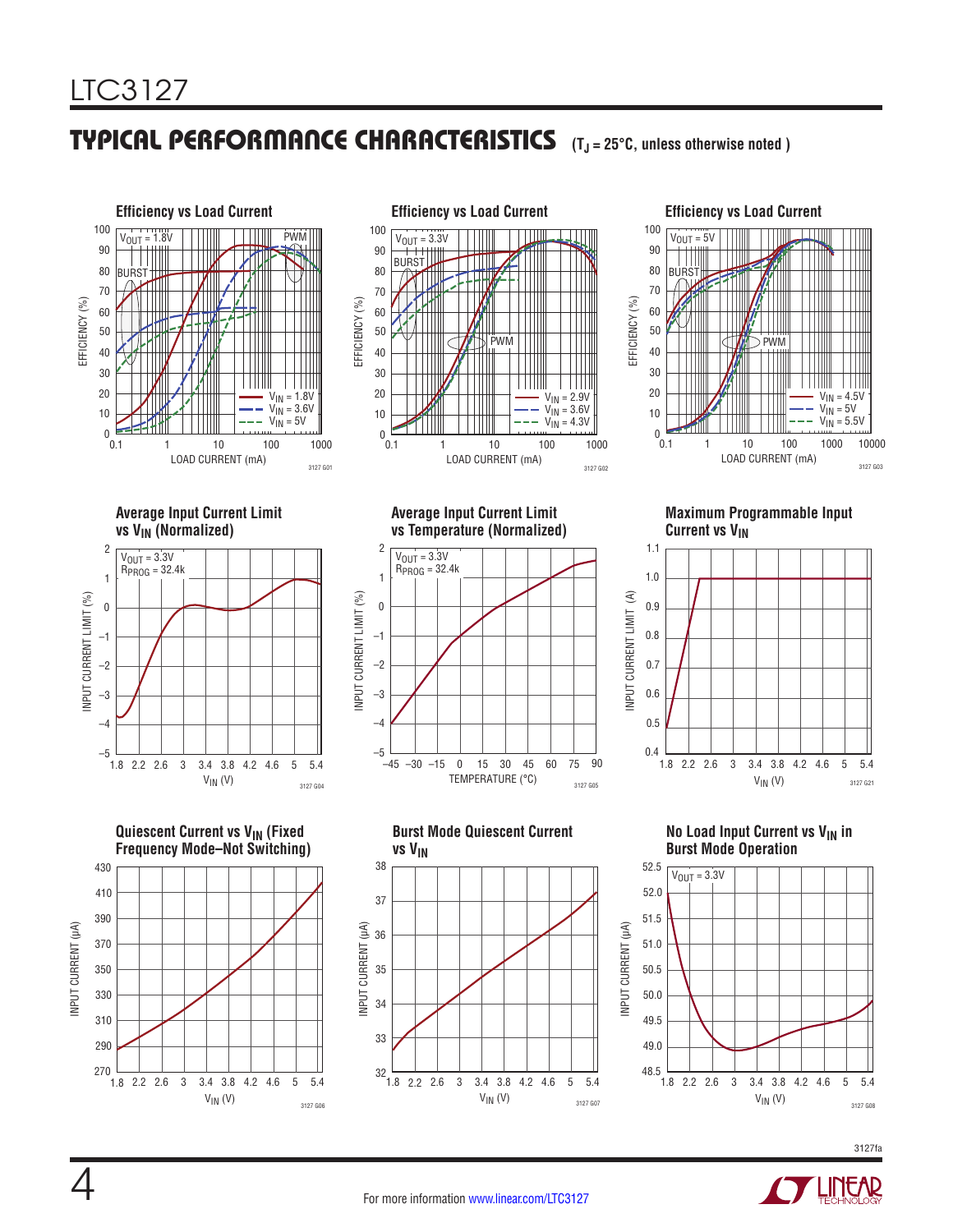### TYPICAL PERFORMANCE CHARACTERISTICS **(TJ <sup>=</sup> 25°C, unless otherwise noted )**



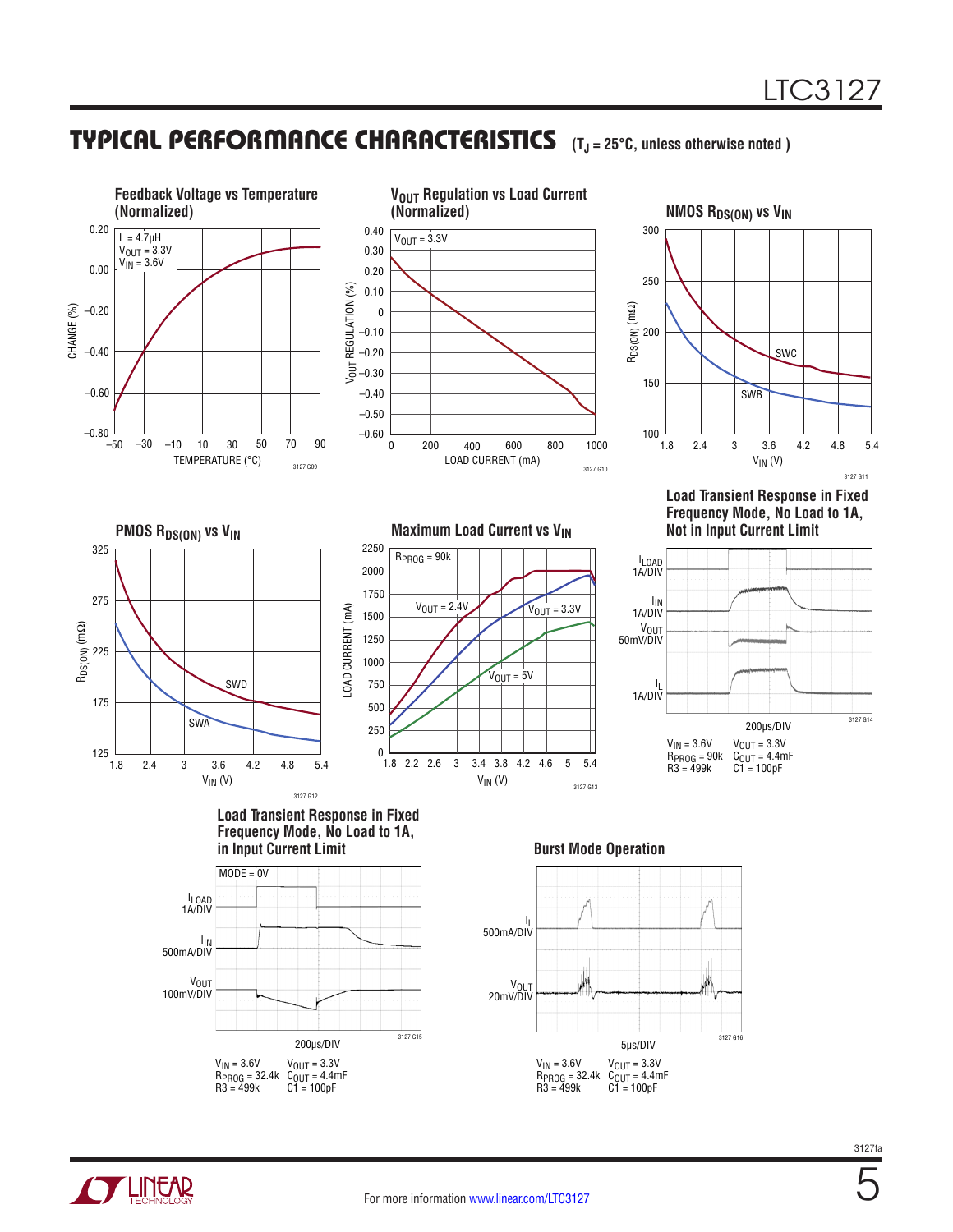### TYPICAL PERFORMANCE CHARACTERISTICS **(TJ <sup>=</sup> 25°C, unless otherwise noted )**



**Load Transient Response in Burst Mode Operation, No Load to 1A, in Input Current Limit Start-Up Waveform**



**Transition from Burst Mode Operation to Fixed Frequency Mode**





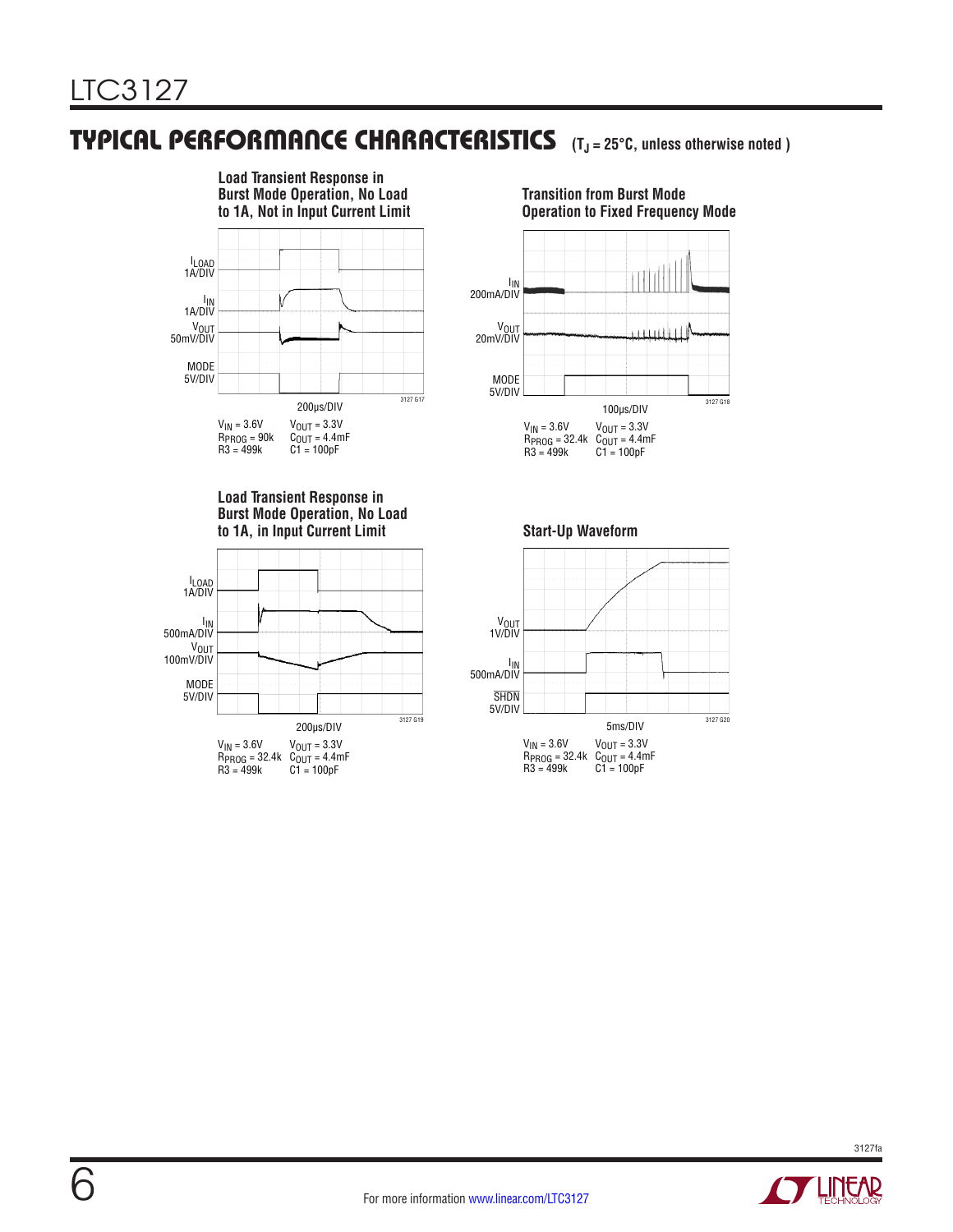### PIN FUNCTIONS **(DD Package)**

**SW1 (Pin 1):** Switch Pin Where Internal Switches A and B Are Connected. Connect inductor from SW1 to SW2. Minimize trace length to reduce EMI.

 $V_{IN}$  (Pin 2): Input Supply Pin. Internal  $V_{CC}$  for the IC. A 10μF or greater ceramic capacitor should be placed as close to  $V_{IN}$  and PGND as possible.

**SHDN (Pin 3):** Logic-Controlled Shutdown Input.

SHDN = High: Normal Operation

 $\overline{SHDN}$  = Low: Shutdown

**MODE (Pin 4):** Pulse Width Modulation/Burst Mode Selection Input.

MODE = High: Burst Mode Operation

MODE = Low: PWM Operation Only. Forced continuous conduction mode.

**PROG (Pin 5):** Sets the Average Input Current Limit Threshold. Connect a resistor from PROG to ground. See below for component value selection.

 $R_{PROG} = 54.92 \cdot I_{LIMIT} (A) + 4.94 (kΩ)$ 

**SGND (Pin 6):** Signal Ground for the IC. Terminate the PROG resistor, compensation components and the output voltage divider to SGND.

**FB (Pin 7):** Feedback Pin. Connect resistor divider tap here. The output voltage can be adjusted from 1.8V to 5.25V. The feedback reference voltage is 1.195V.

$$
V_{OUT} = 1.195 \bullet \left(1 + \frac{R2}{R1}\right)V
$$

V<sub>C</sub> (Pin 8): Error Amplifier Output. Place compensation components from this pin to SGND.

**V<sub>OUT</sub>** (Pin 9): Output of the Synchronous Rectifier. Connect the output filter capacitor from this pin to GND. A minimum value of 22µF is recommended. Output capacitors must be low ESR.

**SW2 (Pin 10):** Switch Pin Where Internal Switches C and D Are Connected. Minimize trace length to reduce EMI.

**PGND (Exposed Pad Pin 11):** Power Ground. **The exposed pad must be soldered to the PCB ground plane.**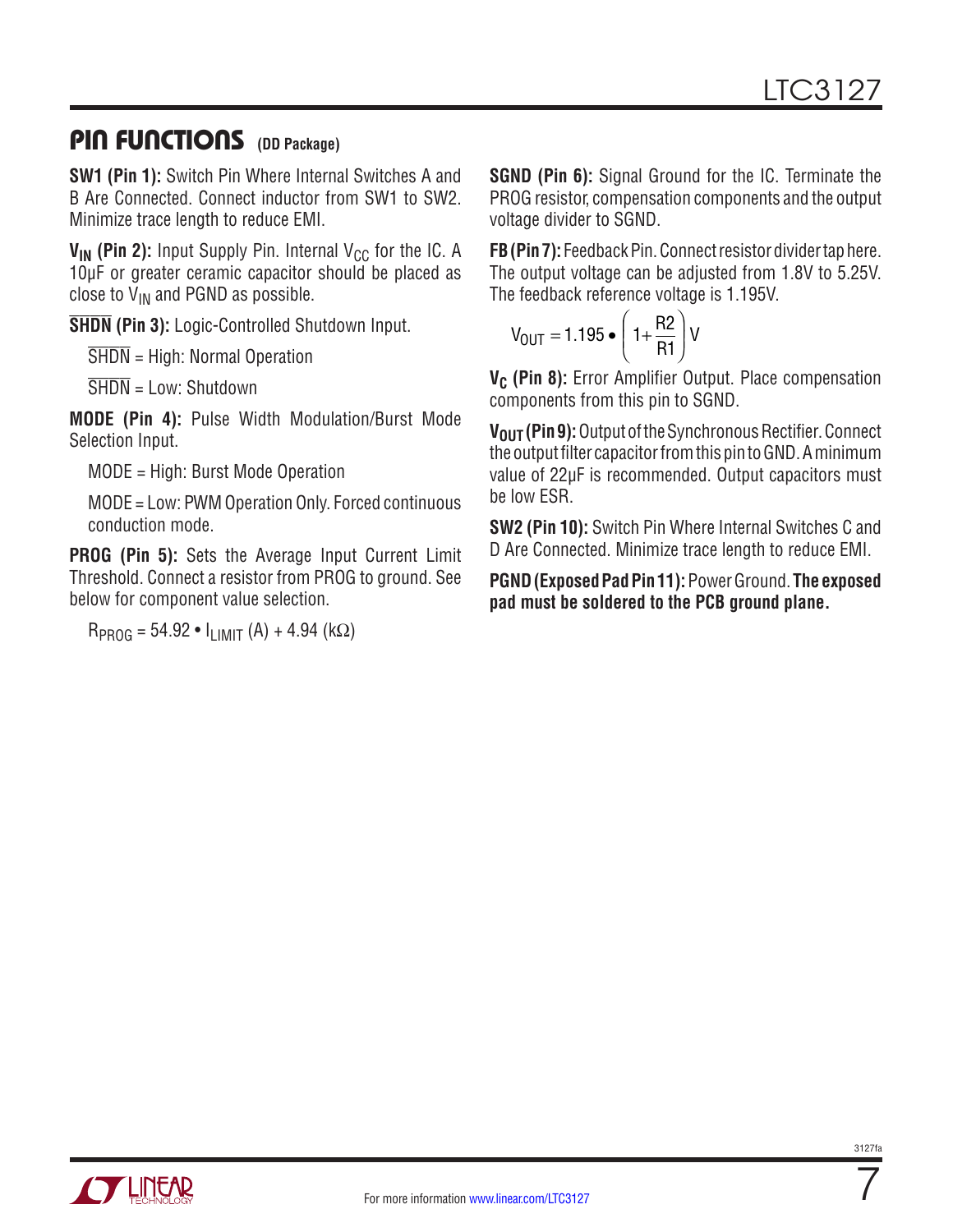# BLOCK DIAGRAM



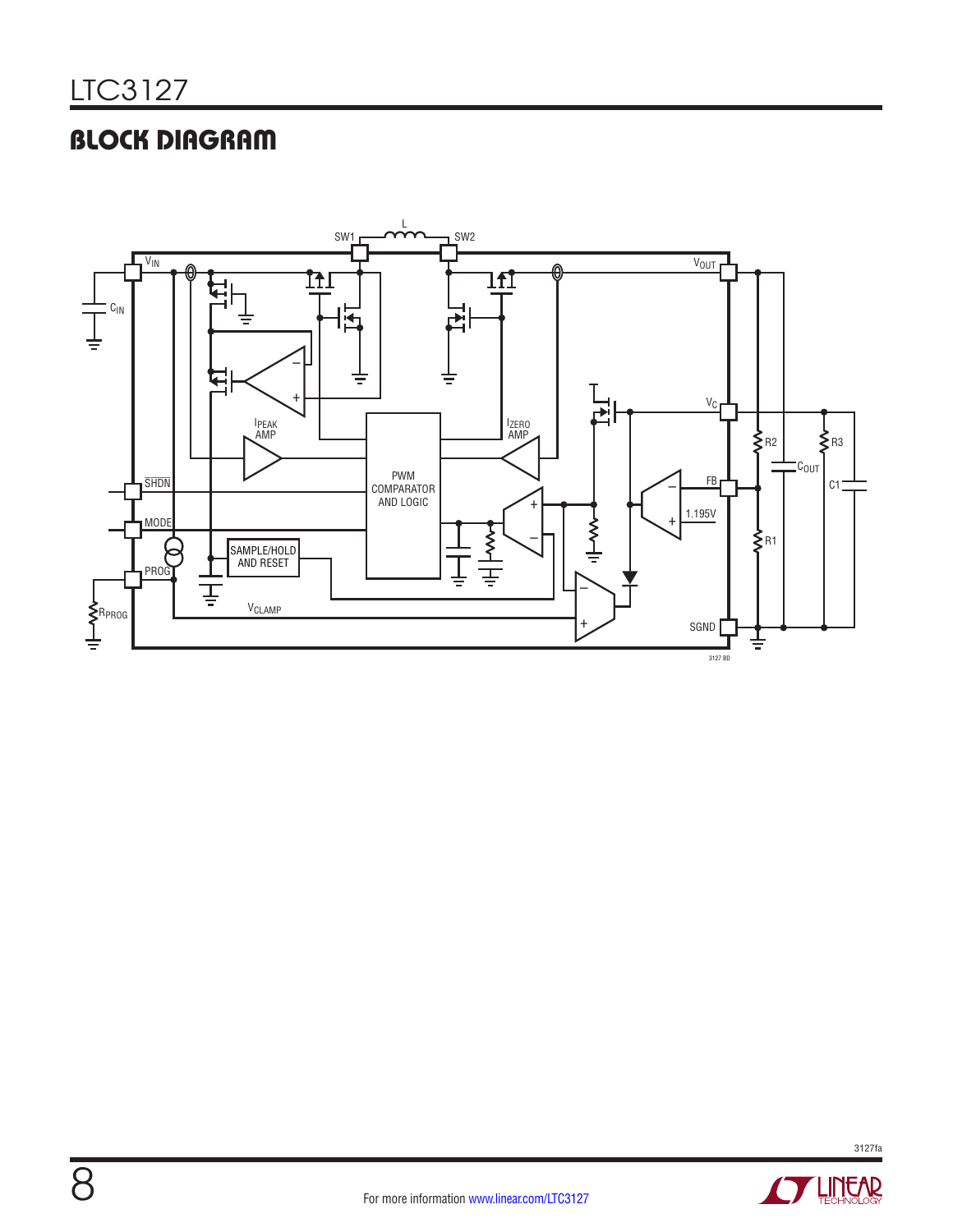### **OPERATION**

The LTC3127 is an average input current controlled buckboost DC/DC converter offered in both a thermally enhanced  $3mm \times 3mm$  DFN package and a thermally enhanced 12-lead MSOP package. The buck-boost converter utilizes a proprietary switching algorithm which allows its output voltage to be regulated above, below or equal to the input voltage. The low  $R_{DS(ON)}$ , low gate charge synchronous switches efficiently provide high frequency PWM control. High efficiency is achieved at light loads when Burst Mode operation is commanded.

#### **PWM Mode Operation**

The LTC3127 uses fixed frequency, average input current PWM control. The MODE pin can be used to select automatic Burst Mode operation (MODE connected to  $V_{IN}$ ) or to disable Burst Mode operation and select forced continuous conduction operation for low noise applications (MODE grounded).

A proprietary switching algorithm allows the converter to switch between buck, buck-boost and boost modes without discontinuity in inductor current or loop characteristics. The switch topology for the buck-boost converter is shown in Figure 1.

When the input voltage is significantly greater than the output voltage, the buck-boost converter operates in buck mode. Switch D turns on continuously and switch C remains off. Switches A and B are pulse width modulated to produce the required duty cycle to support the output regulation voltage. As the input voltage decreases, switch A remains on for a larger portion of the switching cycle. When the duty cycle reaches approximately 85%, the switch pair AC begins turning on for a small fraction of the switching period. As the input voltage decreases further, the AC switch pair remains on for longer durations and the duration of the BD phase decreases proportionally. As the input voltage drops below the output voltage, the AC phase will eventually increase to the point that there is no longer any BD switching. At this point, switch A remains on continuously while switch pair CD is pulse width modulated to obtain the desired output voltage. At this point, the converter is operating solely in boost mode.

This switching algorithm provides a seamless transition between operating modes and eliminates discontinuities in average inductor current, inductor current ripple, and loop transfer function throughout all three operational modes. These advantages result in increased efficiency and stability in comparison to the traditional 4-switch buck-boost converter. In forced PWM mode operation, the inductor is forced to have continuous conduction. This allows for a constant switching frequency and better noise performance.

#### **Error Amplifier and Compensation**

The buck-boost converter utilizes two control loops. The outer voltage loop determines the amount of current required to regulate the output voltage. The voltage loop is externally compensated and can be configured with either integral compensation or proportional control. The inner current loop is internally compensated and forces the input current to equal the commanded current.

When  $V_C$  is compensated via proportional control, the dominant pole of the output capacitor is used to ensure stability with a minimum of 1000µF of capacitance on the output when a 499k resistor is used. There is no maximum capacitance limitation with proportional compensation.



**Figure 1. Buck-Boost Switch Topology**

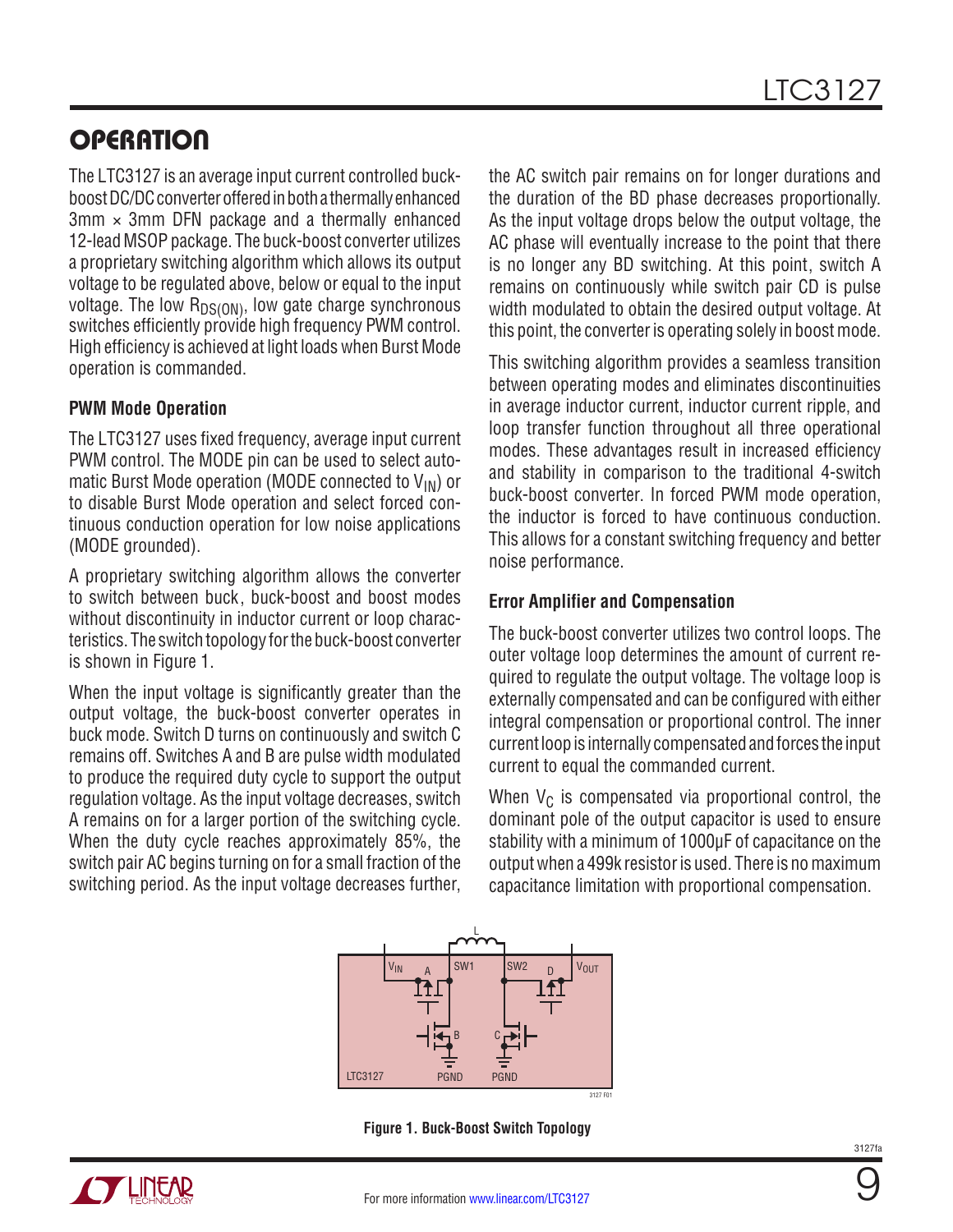# **OPERATION**

Integral compensation is required if an output capacitor less than 1000µF but greater than 44µF is used, otherwise using proportional compensation is recommended.

When compensating the converter with integral compensation it is important to consider that the total bandwidth of the network must be below 15kHz. The inner current loop of the LTC3127 eliminates one of the double poles caused by the inductor. The output capacitor causes a dominant pole and also a zero, and the resistor divider sets the gain.

$$
G_{DC} = 1 + \frac{R2}{R1}
$$
  
f<sub>POLE1</sub> =  $\frac{1}{2 \cdot \pi \cdot R_{LOAD} \cdot C_{OUT}}$   
f<sub>ZERO1</sub> =  $\frac{1}{2 \cdot \pi \cdot R_{ESR} \cdot C_{OUT}}$ 

Using the compensation network show in Figure 2, the voltage loop compensation can be approximated with the following transfer function:

$$
H_{\text{COMP}}(s) = \frac{g_m \bullet (C1 \bullet R_A \bullet s + 1)}{s \bullet (C1 \bullet C2 \bullet R_A \bullet s + C1 + C2)}
$$

where  $q_m = 150 \cdot 10^{-6}$ 

This causes poles and zeros to occur at the following locations:

$$
f_{POLE2} \cong DC
$$
\n
$$
f_{POLE3} = \frac{1}{2 \cdot \pi \cdot R_A \cdot C2}
$$
\n
$$
f_{ZERO2} = \frac{1}{2 \cdot \pi \cdot R_A \cdot C1}
$$

The poles and zeros of the compensation should be determined by looking at where  $f_{P0}F_1$  lands at the minimum load where the LTC3127 will be continuously conducting, which places the dominant pole at its lowest frequency. After setting the poles and zeros for the compensation, the phase margin of the system should be greater than 45° and the gain margin should be greater than 3dB. Following these two criteria will help to ensure stability.

### **Current Limit Operation**

The buck-boost converter has two current limit circuits. The primary current limit is an average input current limit circuit that clamps the output of the outer voltage loop. This limits the amount of input current that can be commanded, and the inner current loop regulates to that clamped value.



**Figure 2. Buck-Boost External Compensation**

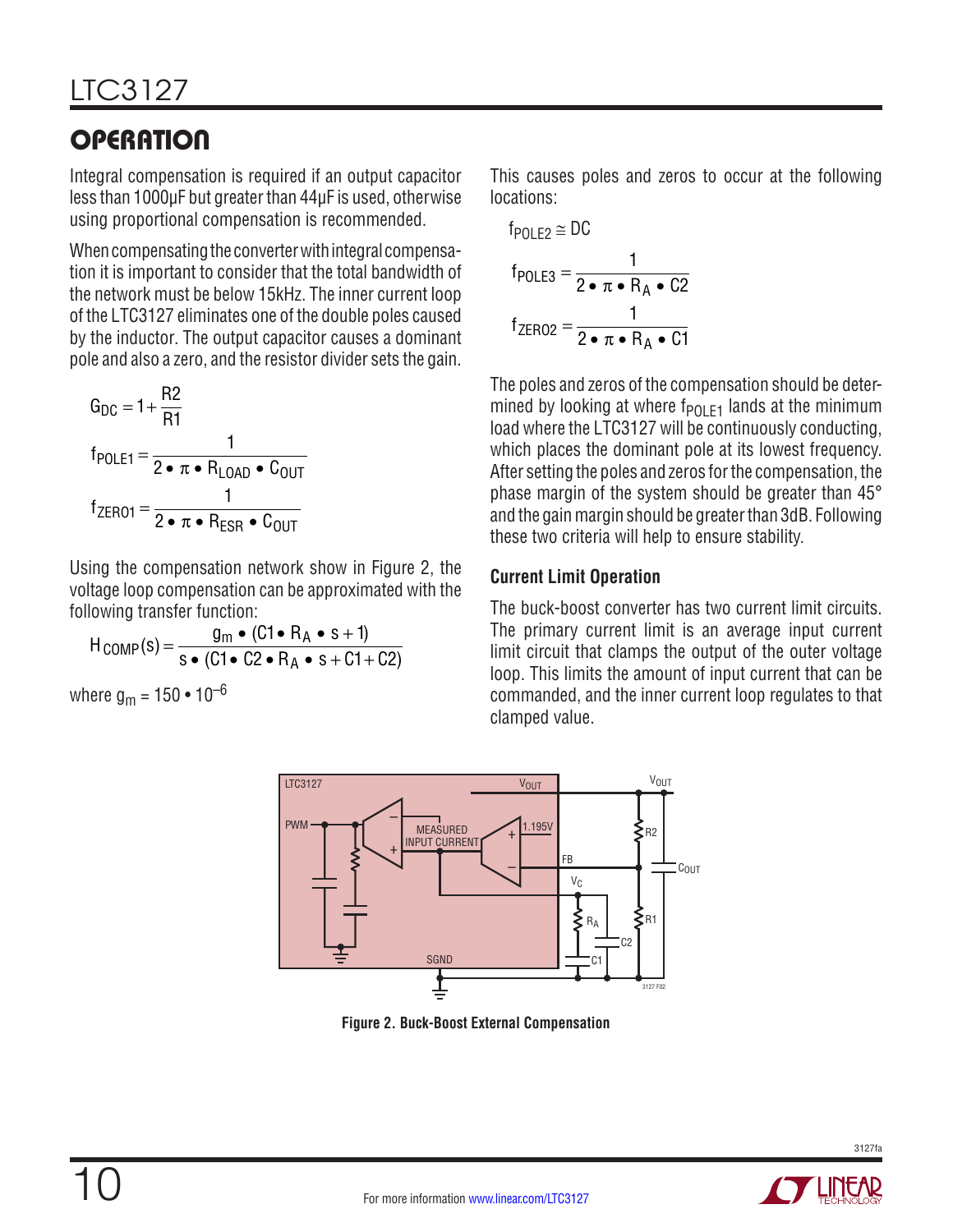## **OPERATION**

The input current limit is set by the R<sub>PROG</sub> resistor placed on the PROG pin to SGND. The resistor value can be calculated using the following formula:

 $R_{PROG} = 54.92 \cdot I_{LIMIT}(A) + 4.94 (k\Omega)$ 

Where  $I_{\text{LIMIT}}$  is the average input current limit in amps.

A secondary 2.5A (typical) current limit forces switches B and D on and A and C off if tripped. This current limit is not affected by the value of  $R_{PROG}$ .

#### **Reverse Current Limit**

The reverse current comparator on switch D monitors the inductor current supplied from the output. When this current exceeds 300mA (typical) switch D will be turned off for the remainder of the switching cycle.

#### **Burst Mode Operation**

When the MODE pin is held high the LTC3127 will function in Burst Mode operation as long as the load current is typically less than 35mA. In Burst Mode operation, the LTC3127 still switches at a fixed frequency of 1.35MHz, using the same error amplifiers and loop compensation for average input current mode control. This control method eliminates any output transient when switching between modes. In Burst Mode operation, energy is delivered to the output until the output voltage reaches the nominal regulation value. At this point, the LTC3127 transitions to sleep mode where the output switches are shut off and the LTC3127 consumes only 35μA of quiescent current from  $V_{IN}$ . When the output voltage droops slightly, switching resumes. This maximizes efficiency at very light loads by minimizing switching and quiescent losses.

### **Zero Current Comparator**

The zero current comparator monitors the inductor current to the output and shuts off the synchronous rectifier when this current reduces to approximately 30mA. This prevents the inductor current from reversing in polarity, improving efficiency at light loads. This comparator is only active in Burst Mode operation.

#### **Anti-Ringing Control**

The anti-ringing control connects a resistor from SW1 and SW2 to PGND to prevent high frequency ringing during discontinuous current mode operation in Burst Mode. Although the ringing of the resonant circuit formed by L and CSW (capacitance on SW pin) is low energy, it can cause EMI radiation.

#### **Shutdown**

Shutdown of the converter is accomplished by pulling SHDN below 0.3V and enabled by pulling SHDN above 1.2V. Note that  $\overline{SHDN}$  can be driven above  $V_{IN}$  or  $V_{OUT}$ , as long as it is limited to less than the absolute maximum rating.

#### **Thermal Shutdown**

If the die temperature exceeds 150°C (typical) the LTC3127 will be disabled. All power devices will be turned off and both switch nodes will be high impedance. The LTC3127 will restart (if enabled) when the die temperature drops to approximately 140°C.

### **Thermal Regulator**

To help prevent the part from going into thermal shutdown when charging very large capacitive loads, the LTC3127 is equipped with a thermal regulator. If the die temperature exceeds 130°C (typical) the average current limit is lowered to help reduce the amount of power being dissipated in the package. The current limit will be approximately 0A just before thermal shutdown. The current limit will return to its full value when the die temperature drops back below 130°C.

#### **Undervoltage Lockout**

If the input supply voltage drops below 1.7V (typical), the LTC3127 will be disabled and all power devices will be turned off.

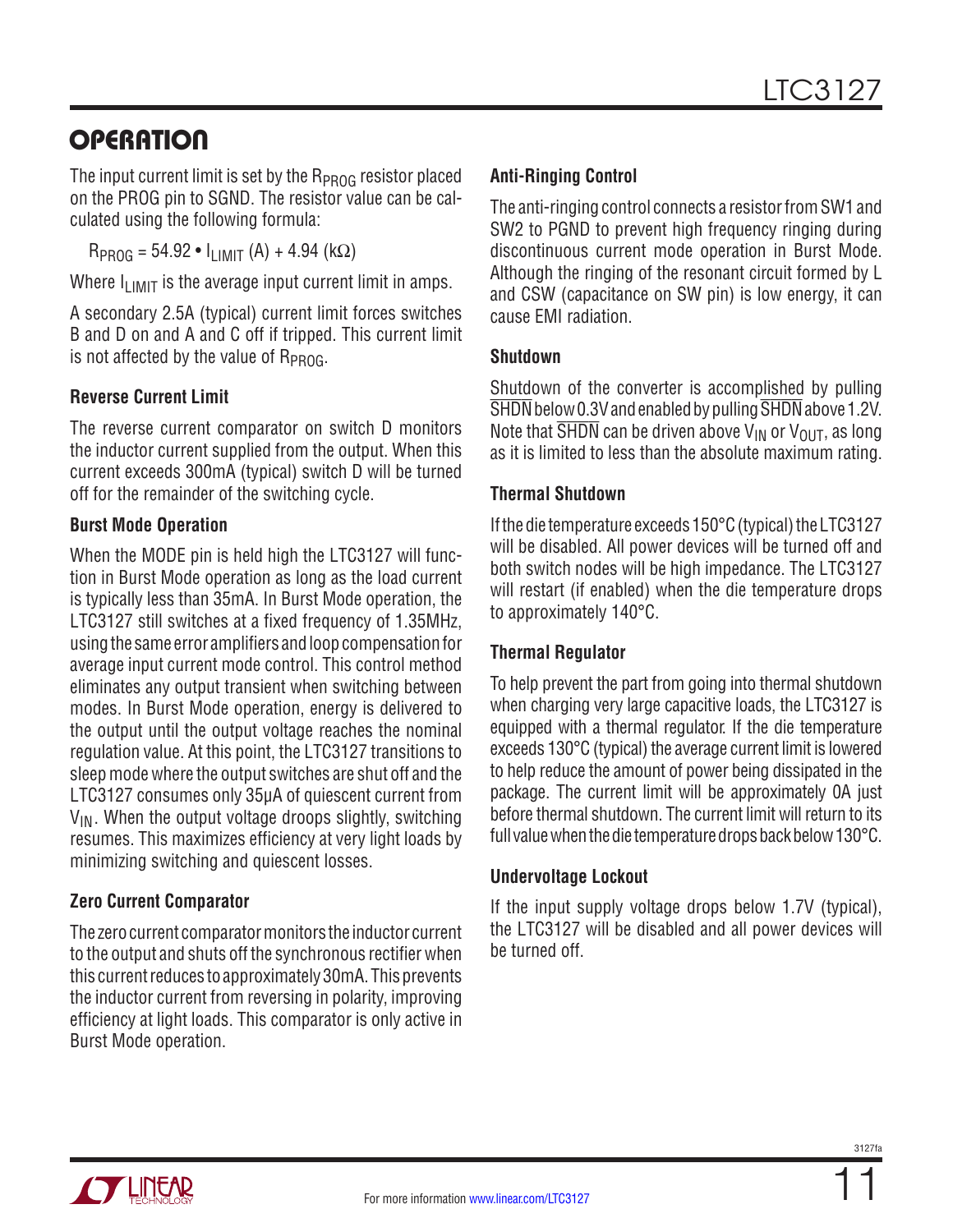A typical LTC3127 application circuit is shown on the front page of this data sheet. The external component selection is determined by the desired output voltage, input current and ripple voltage requirements for each particular application. However, basic guidelines and considerations for the design process are provided in this section.

#### **Buck-Boost Output Voltage Programming**

The buck-boost output voltage is set by a resistive divider according to the following formula:

$$
V_{\text{OUT}} = 1.195 \text{V} \cdot \left(1 + \frac{\text{R2}}{\text{R1}}\right) \text{V}
$$

The external divider is connected to the output as shown in Figure 3. The buck-boost converter utilizes input current mode control, and the output divider resistance does not play a role in the stability.



**Figure 3. Setting the Buck-Boost Output Voltage**

#### **Buck-Boost Inductor Selection**

12

To achieve high efficiency, a low ESR inductor should be utilized for the buck-boost converter. The inductor must have a saturation rating greater than the worst case average inductor current plus half the ripple current. The peak-to-peak inductor current ripple will be larger in buck and boost mode than in the buck-boost region. The peak-to-peak inductor current ripple for each mode can be calculated from the following formulas, where L is the inductance in μH:

$$
\Delta I_{L,P-P,BUCK} = \frac{V_{OUT} (V_{IN} - V_{OUT})}{V_{IN} \cdot L \cdot (1.35MHz)} (A)
$$

$$
\Delta I_{L,P-P,BOOST} = \frac{V_{IN} (V_{OUT} - V_{IN})}{V_{OUT} \cdot L \cdot (1.35MHz)} (A)
$$

The LTC3127 can utilize small surface mount inductors due to its fast 1.35MHz switching frequency. Inductor values between 2.2μH and 4.7μH are suitable for most applications. Larger values of inductance will allow slightly greater output current capability by reducing the inductor ripple current. Increasing the inductance above 10μH will increase size while providing little improvement in output current capability.

The inductor current ripple is typically set for 20% to 40% of the maximum inductor current. High frequency ferrite core inductor materials reduce frequency dependent power losses compared to cheaper powdered iron types, improving efficiency. The inductor should have low ESR (series resistance of the windings) to reduce the I2R power losses, and must be able to support the peak inductor current without saturating. Molded chokes and some chip inductors usually do not have enough core area to support the peak inductor currents of 2.5A seen on the LTC3127. To minimize radiated noise, use a shielded inductor. See Table 1 and the reference schematics for suggested components and suppliers.

| VENDOR                                                | <b>PART/STYLE</b>                                                                          |  |  |  |
|-------------------------------------------------------|--------------------------------------------------------------------------------------------|--|--|--|
| Coilcraft<br>847-639-6400<br>www.coilcraft.com        | LP02506<br>LPS4012, LPS4018<br>MSS6122<br>MSS4020<br>M0S6020<br>DS1605, DO1608<br>XPI 4020 |  |  |  |
| Coiltronics<br>www.cooperet.com                       | SD52, SD53<br>SD3114, SD3118                                                               |  |  |  |
| Murata<br>714-852-2001<br>www.murata.com              | LQH55D                                                                                     |  |  |  |
| Sumida<br>847-956-0666<br>www.sumida.com              | CDH40D11                                                                                   |  |  |  |
| Taiyo-Yuden<br>www.t-yuden.com                        | NP04SB<br>NR3015<br>NR4018                                                                 |  |  |  |
| TDK<br>847-803-6100<br>www.component.tdk.com          | VLP, LTF<br>VLF, VLCF                                                                      |  |  |  |
| Würth Elektronik<br>201-785-8800<br>www.we-online.com | WE-TPC Type S, M, MH                                                                       |  |  |  |

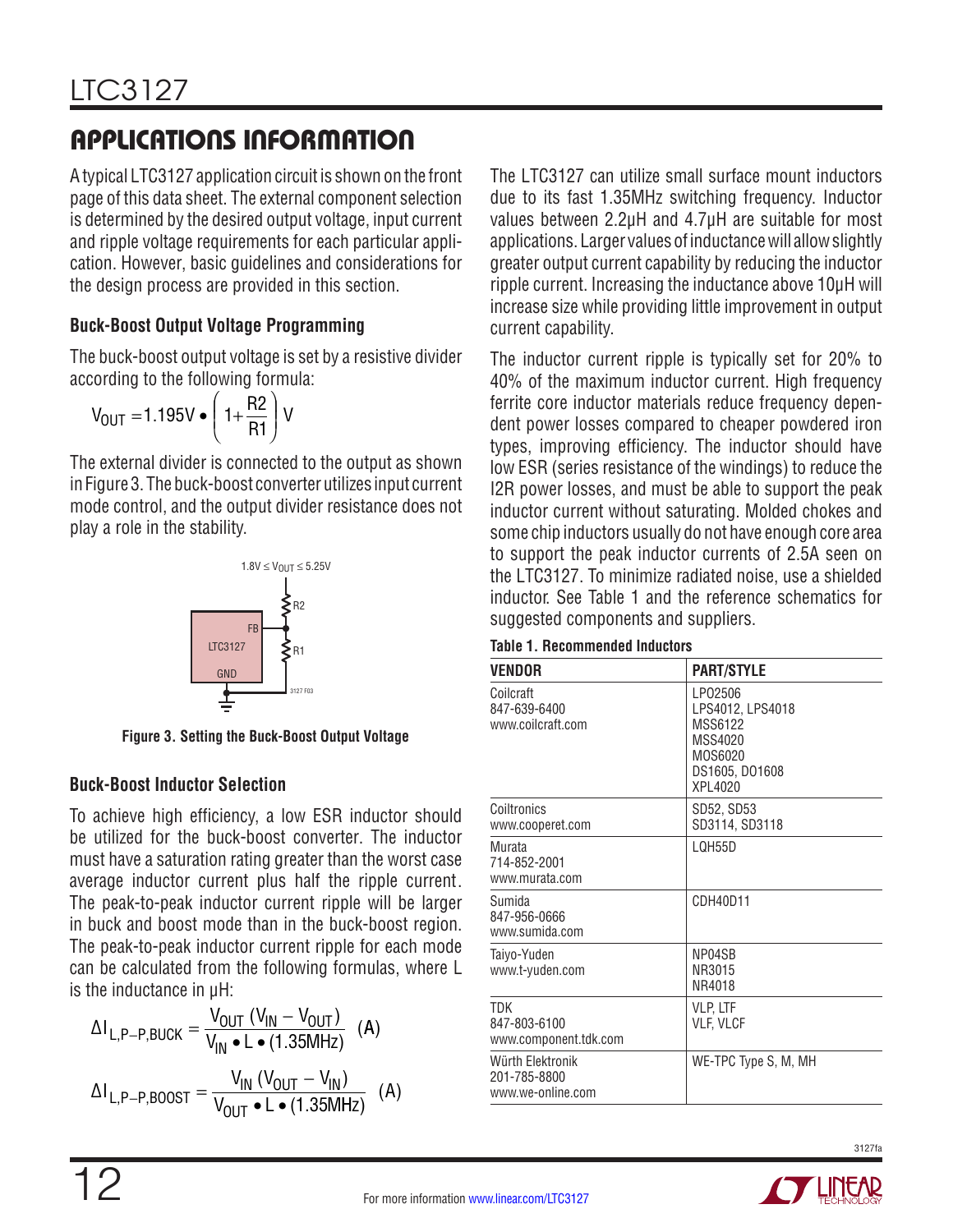#### **Output and Input Capacitor Selection**

When selecting output capacitors for large pulsed loads, the magnitude and duration of the pulse current, together with the droop voltage specification, determine the choice of the output capacitor. Both the ESR of the capacitor and the charge stored in the capacitor each cycle contribute to the output voltage droop. The droop due to the charge is approximately:

V DROOP\_LOAD = I  $V_{IN} \bullet I_{IN(MAX)} \bullet$ V  $\mathsf{I}_{\mathsf{STANDBY}}\mathbin\mathbin\Vert\bullet\mathsf{D}\bullet\mathsf{T}$  $\overline{C_{\text{OUT}}}$  (V) PULSE IN "IN(MAX) OUT  $-\left(\frac{V_{IN} \cdot I_{IN(MAX)} \cdot \eta}{V} - I_{STANDBY}\right)$ OUT  $\overline{\phantom{a}}$  $\parallel$  $\overline{a}$  $\overline{1}$  L L  $\overline{\phantom{a}}$  $\overline{\phantom{a}}$ J  $\overline{\phantom{a}}$  $\bullet$  D  $\bullet$ 

where

IPULSE = pulsed load current

 $I<sub>STANNBY</sub>$  = static load current in standby mode

 $I_{IN(MAX)}$  = programmed input current limit in amps

 $T =$  period of the load pulse

 $D =$ load pulse's duty cycle

 $V_{DROOP}$  = amount the output falls out of regulation in volts

 $\eta$  = the efficiency of the converter at the input current limit point

The preceding equation is a worst-case approximation assuming all the pulsing energy comes from the output capacitor.

The droop due to the capacitor equivalent series resistance (ESR) is:

V DROOP\_ESR I V<sub>IN</sub> •I<sub>IN(MAX)</sub> • V PULSE  $\frac{1}{V}$   $\frac{1}{V}$   $\frac{1}{V}$   $\frac{1}{V}$   $\frac{1}{V}$   $\frac{1}{V}$   $\frac{1}{V}$   $\frac{1}{V}$   $\frac{1}{V}$   $\frac{1}{V}$   $\frac{1}{V}$   $\frac{1}{V}$   $\frac{1}{V}$   $\frac{1}{V}$   $\frac{1}{V}$   $\frac{1}{V}$   $\frac{1}{V}$   $\frac{1}{V}$   $\frac{1}{V}$   $\frac{1}{V}$   $\frac{1}{V$ IN "IN(MAX) OUT  $=$   $\left| \begin{array}{c} \text{I}_{\text{PULSE}} - \frac{1}{2} \\ \text{I}_{\text{S}} \end{array} \right|$   $\frac{1}{2}$   $\left| \begin{array}{c} \text{STANDBY} \\ \text{STANDBY} \end{array} \right|$  $\frac{V_{IN} \cdot I_{IN(MAX)} \cdot \eta}{V}$ l  $\parallel$  $\lambda$  $\overline{1}$   $\mathsf{I}$ L  $\parallel$  $\overline{\phantom{a}}$ J  $\overline{\phantom{a}}$ 

Low ESR and high capacitance are critical to maintaining low output droop. Table 2 and the Typical Applications schematics show a list of several reservoir capacitor manufacturers.

The total output voltage droop is given by:

 $V_{DROOP} = V_{DROOP} + 0AD + V_{DROOP} FSR$  (V)

High capacitance values and low ESR can lead to instability in typical internally compensated buck-boost converters. Using proportional compensation, the LTC3127 is stable with low ESR output capacitor values greater than 1000µF.

Multilayer ceramic capacitors are an excellent choice for input decoupling of the step-up converter as they have extremely low ESR and are available in small footprints. Input capacitors should be located as close as possible to the device. While a 10µF input capacitor is sufficient for most applications, larger values may be used to improve input decoupling without limitation. Consult the manufacturers directly for detailed information on their selection of ceramic capacitors. Although ceramic capacitors are recommended, low ESR tantalum capacitors may be used as well.

When using a large capacitance to help with pulsed load applications, the maximum load for a given duty cycle, and the minimum capacitance can be calculated by:

$$
I_{\text{LOAD(MAX)}} = \frac{V_{\text{IN}} \cdot I_{\text{IN(MAX)}} \cdot \eta}{D \cdot V_{\text{OUT}}} (A)
$$

 ${\tt C}_{\tt OUT(MIN)}=$ 

$$
\left[\mathbf{I}_{\text{PULSE}} - \left(\frac{\mathbf{V}_{\text{IN}} \cdot \mathbf{I}_{\text{IN}(\text{MAX})} \cdot \mathbf{n}}{\mathbf{V}_{\text{OUT}}} - \mathbf{I}_{\text{STANDBY}}\right)\right]
$$

$$
\bullet \quad \frac{\mathsf{D} \bullet \mathsf{T}}{\mathsf{V}_{\mathsf{D}\mathsf{ROOP}}} \quad (\mathsf{F})
$$

|  |  |  | <b>Table 2. Capacitor Vendor Information</b> |
|--|--|--|----------------------------------------------|
|--|--|--|----------------------------------------------|

| <b>SUPPLIER</b> | <b>PHONE</b> | <b>WEB SITE</b>        |
|-----------------|--------------|------------------------|
| Vishay          | 402-563-6866 | www.vishay.com         |
| AVX             | 803-448-9411 | www.avxcorp.com        |
| Cooper Bussmann | 516-998-4100 | www.cooperbussmann.com |
| CAP-XX          | 843-267-0720 | www.cap-xx.com         |
| Panasonic       | 800-394-2112 | www.panasonic.com      |

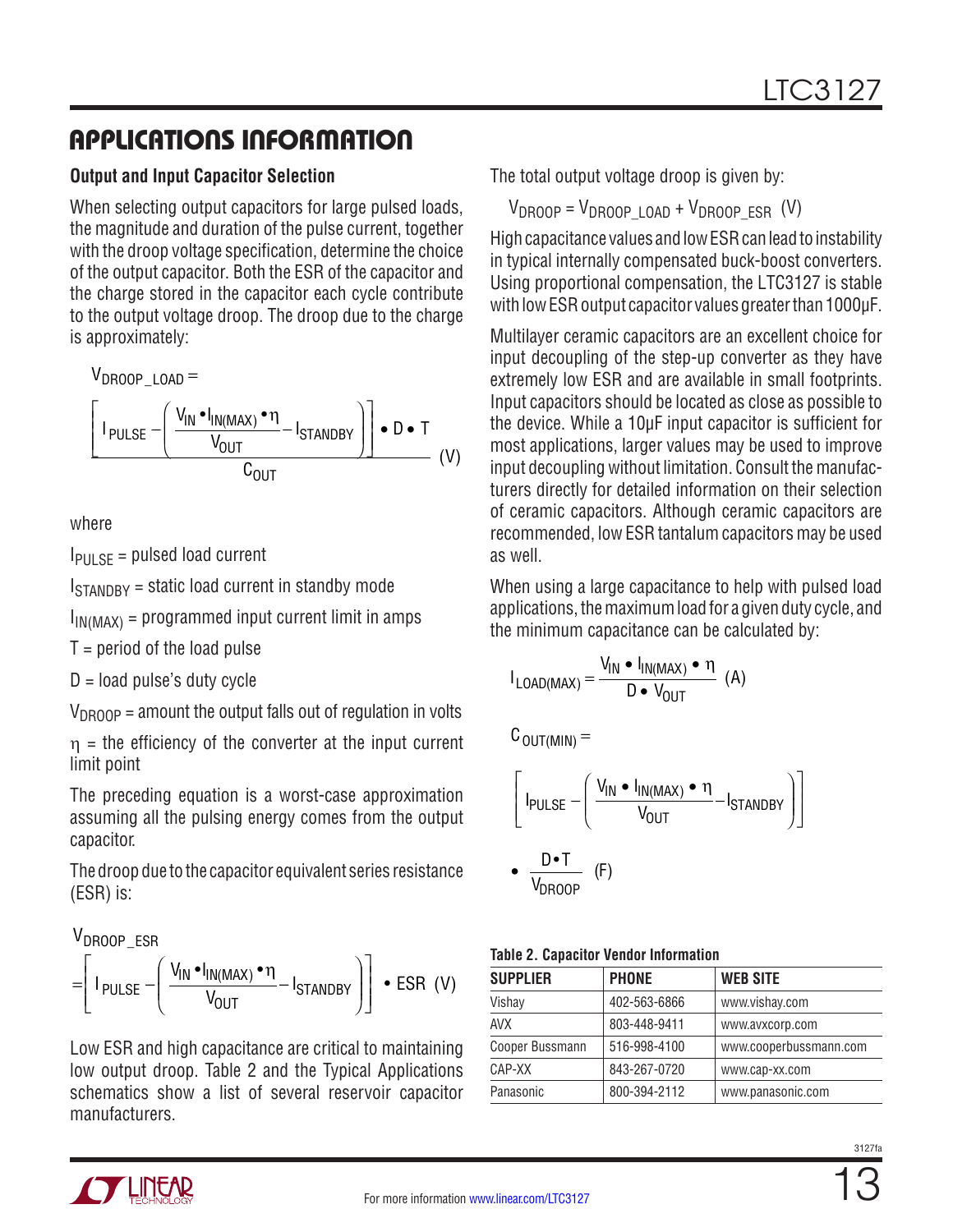### **Capacitor Selection Example**

In this example, a pulsed load application requires that  $V_{\text{OUT}}$  droops less than 300mV. The application is a Li-Ion battery input to a 3.6V output. The pulsed load is a no-load to a 1.5A step with a frequency of 217Hz and a duty cycle of 12.5%. The input current limit is set to 500mA. In order to meet the 300mV droop requirement, the amount of capacitance must be calculated at the highest  $V_{IN}$  to  $V_{OUT}$ step-up ratio. All of the following calculations assume a minimum  $V_{IN}$  of 3V and an efficiency of 90%.

Given the application, the following is known:

 $V_{IN} = 3V$  $V_{OIII} = 3.6V$  $I_{IN(MAX)} = 500mA$  $I<sub>PIII</sub>$ <sub>SF</sub> = 1.5A  $I<sub>STANNRY</sub> =  $0A$$  $n = 0.9$  $D = 0.125$  $T = 1/217$  Hz = 4.6 ms

 $V_{DROOP} = 300$ mV

**Step 1:** Check to make sure the application can provide enough current to recover from the pulsed load using the ILOAD(MAX) equation:

$$
I_{\text{LOAD(MAX)}} = \frac{3V \cdot 500 \text{mA} \cdot 0.9}{0.125 \cdot 3.6V} = 3A
$$

The maximum load that can be pulsed at this  $V_{IN}$  to  $V_{OUT}$ combination is 3A.

**Step 2:** Calculate the minimum output capacitance required.

$$
C_{OUT(MIN)} \ge \left(1.5A - \frac{3V \cdot 500mA \cdot 0.9}{3.6V}\right)
$$
  
• 
$$
\frac{0.125 \cdot 4.6ms}{300mV} = 2.15mF
$$

**Step 3:** For this application a 2.2mF Vishay Tantamount tantalum, low ESR capacitor is selected. This capacitor has a maximum ESR of 0.04Ω. With the selected capacitor, the amount of droop must be calculated:

$$
V_{DROOP\_LOAD} =
$$

$$
\left[1.5A - \left(\frac{3V \cdot 500mA \cdot 0.9}{3.6V} - 0A\right)\right] \cdot 0.125 \cdot 4.6ms
$$
  
2.2mF

 $= 0.294V$ 

$$
V_{\text{DROOP_ESR}} =
$$
\n
$$
\left[ 1.5A - \left( \frac{3V \cdot 500 \text{mA} \cdot 0.9}{3.6 \text{V}} - 0 \text{A} \right) \right] \cdot 0.04 \Omega
$$
\n= 0.045V

$$
V_{DROOP}=V_{DROOP\_LOAD}+V_{DROOP\_ESR}=0.339V
$$

Due to the ESR of the capacitor, the total droop is greater than 300mV. In this case, if the higher droop cannot be accepted, a larger valued, lower ESR capacitor can be selected.

### **PCB Layout Considerations**

The LTC3127 switches large currents at high frequencies. Special care should be given to the PCB layout to ensure stable, noise-free operation. Figure 4 depicts the recommended PCB layout to be utilized for the LTC3127. A few key guidelines follow:

1. All circulating high current paths should be kept as short as possible. This can be accomplished by keeping the routes to all bold components in Figure 4 as short and as wide as possible. Capacitor ground connections should via down to the ground plane in the shortest route possible. The bypass capacitor on  $V_{IN}$  should be placed as close to the IC as possible and should have the shortest possible path to ground.

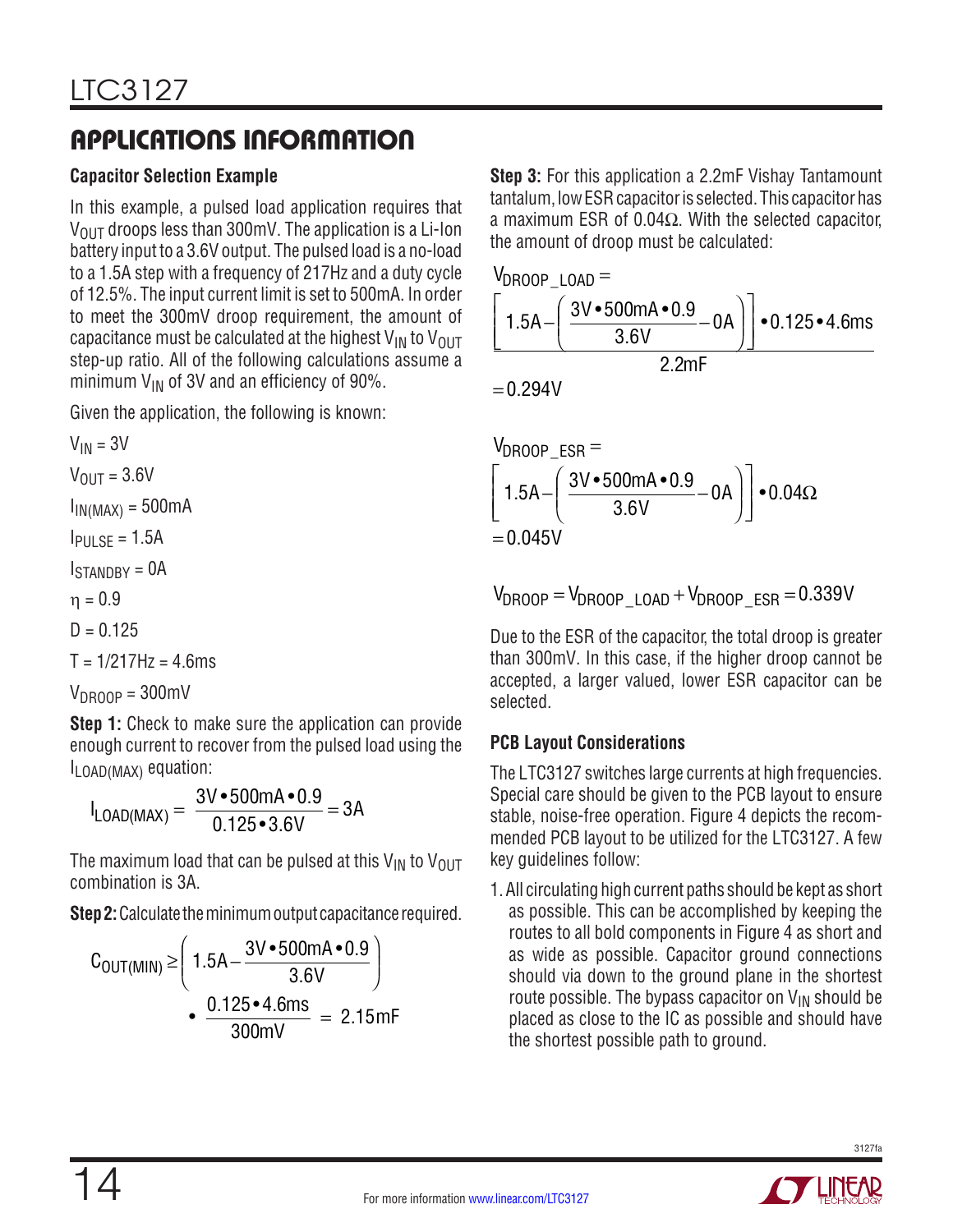- 2. The small-signal ground pad (SGND) should have a single point connection to the power ground. A convenient way to achieve this is to short the pin directly to the Exposed Pad as shown in Figure 4.
- 3. The components shown in bold and their connections should all be placed over a complete ground plane.
- 4. To prevent large circulating currents from disrupting the output voltage sensing, the ground for the resistor divider and  $R_{PROG}$  should be returned directly to the small signal ground pin (SGND).
- 5. Use of vias in the die attach pad will enhance the thermal environment of the converter especially if the vias extend to a ground plane region on the exposed bottom surface of the PCB.
- 6. Keep the connections to the FB and PROG pins as short as possible and away from the switch pin connections.



**Figure 4. Recommended PCB Layout**

### TYPICAL APPLICATIONS



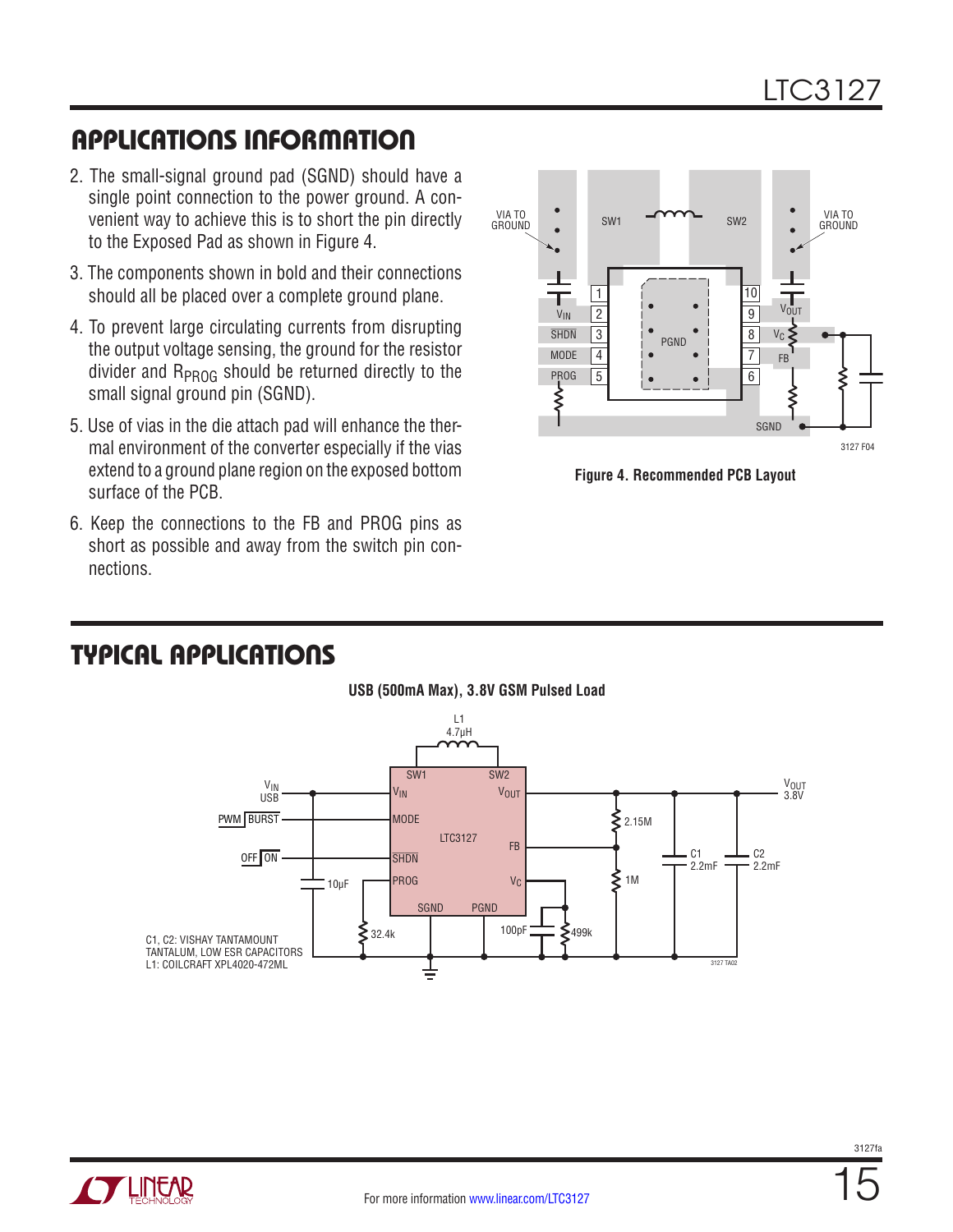### TYPICAL APPLICATIONS

**PCMCIA/Compact Flash (3.3V or 5V/500mA Max), 3.8V GPRS, Class 10 Pulsed Load**



#### **Stacked Supercapacitor Charger (1000mA Max Input Current)**



#### **General Purpose Forced Continuous Conduction Application with 500µs Start-Up**



3127fa

**LINEAR**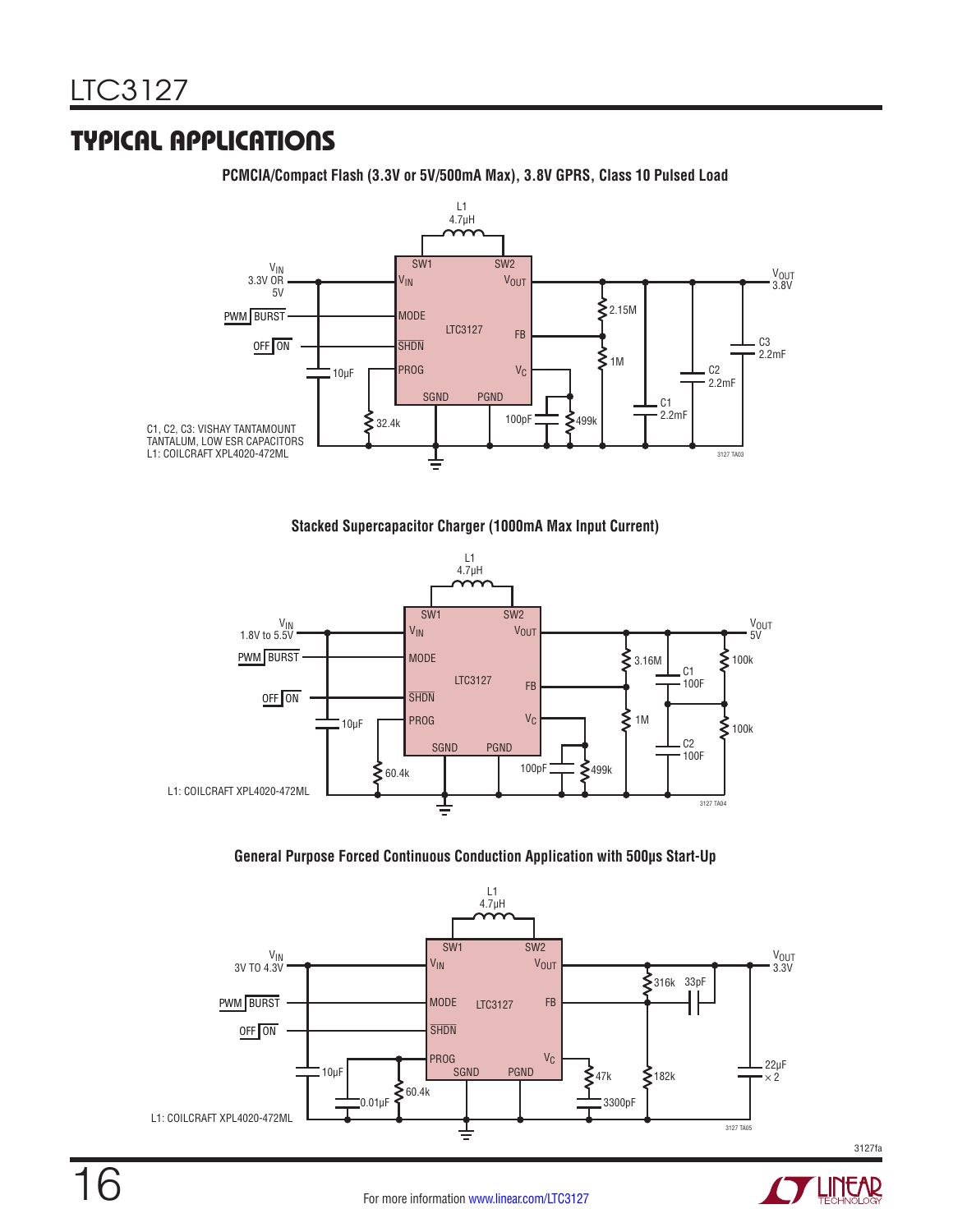### PACKAGE DESCRIPTION

**Please refer to <http://www.linear.com/product/LTC3127#packaging> for the most recent package drawings.**



**DD Package 10-Lead Plastic DFN (3mm**  $\times$  **3mm)** (Reference LTC DWG # 05-08-1699 Rev C)



NOTE:

1. DRAWING TO BE MADE A JEDEC PACKAGE OUTLINE M0-229 VARIATION OF (WEED-2).

 CHECK THE LTC WEBSITE DATA SHEET FOR CURRENT STATUS OF VARIATION ASSIGNMENT 2. DRAWING NOT TO SCALE

3. ALL DIMENSIONS ARE IN MILLIMETERS

- 4. DIMENSIONS OF EXPOSED PAD ON BOTTOM OF PACKAGE DO NOT INCLUDE MOLD FLASH. MOLD FLASH, IF PRESENT, SHALL NOT EXCEED 0.15mm ON ANY SIDE
- 5. EXPOSED PAD SHALL BE SOLDER PLATED
- 6. SHADED AREA IS ONLY A REFERENCE FOR PIN 1 LOCATION ON THE

TOP AND BOTTOM OF PACKAGE

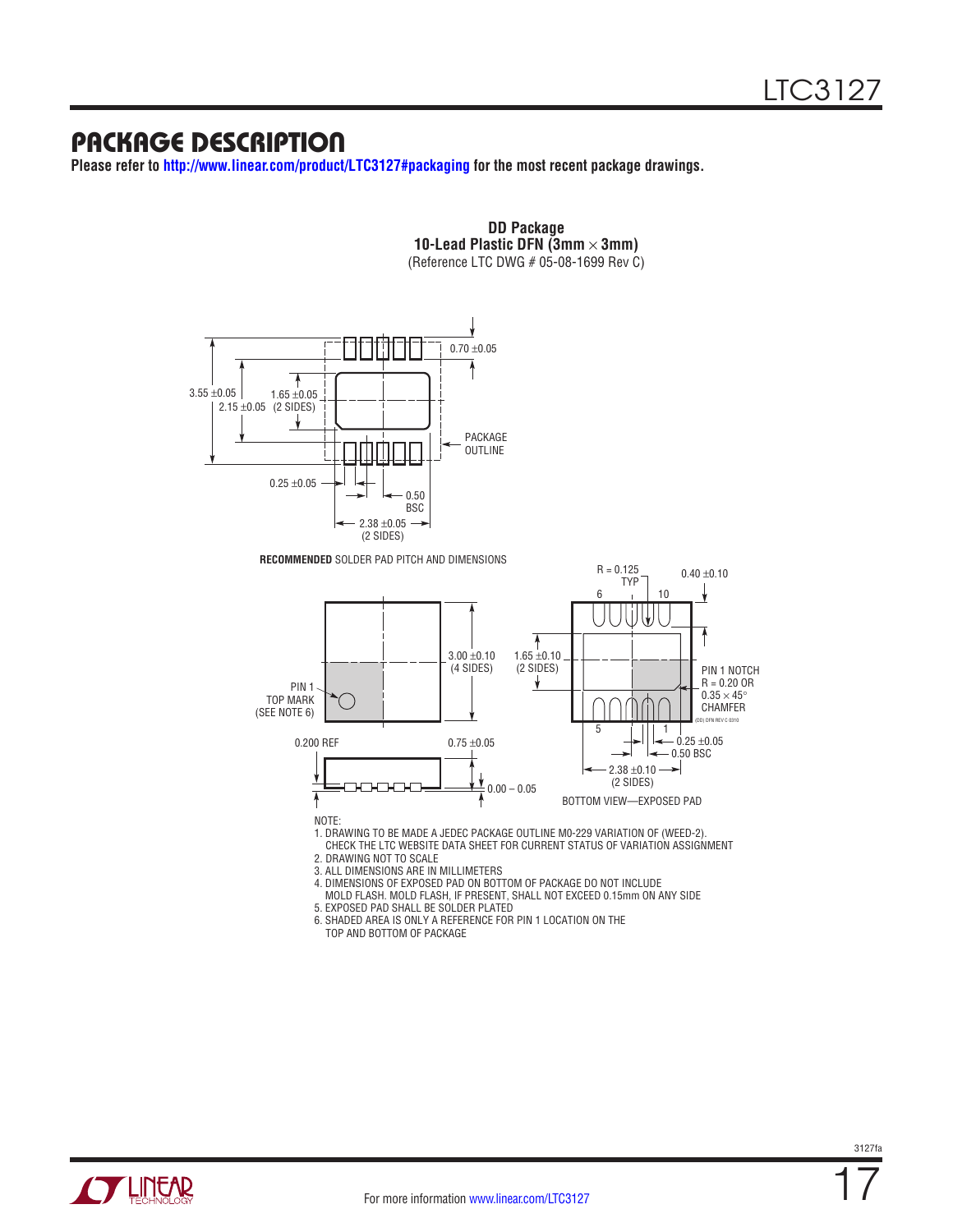### PACKAGE DESCRIPTION

**Please refer to<http://www.linear.com/product/LTC3127#packaging> for the most recent package drawings.**



**MSE Package**

3. DIMENSION DOES NOT INCLUDE MOLD FLASH, PROTRUSIONS OR GATE BURRS.

 MOLD FLASH, PROTRUSIONS OR GATE BURRS SHALL NOT EXCEED 0.152mm (.006") PER SIDE 4. DIMENSION DOES NOT INCLUDE INTERLEAD FLASH OR PROTRUSIONS.

INTERLEAD FLASH OR PROTRUSIONS SHALL NOT EXCEED 0.152mm (.006") PER SIDE

5. LEAD COPLANARITY (BOTTOM OF LEADS AFTER FORMING) SHALL BE 0.102mm (.004") MAX

6. EXPOSED PAD DIMENSION DOES INCLUDE MOLD FLASH. MOLD FLASH ON E-PAD SHALL

NOT EXCEED 0.254mm (.010") PER SIDE.

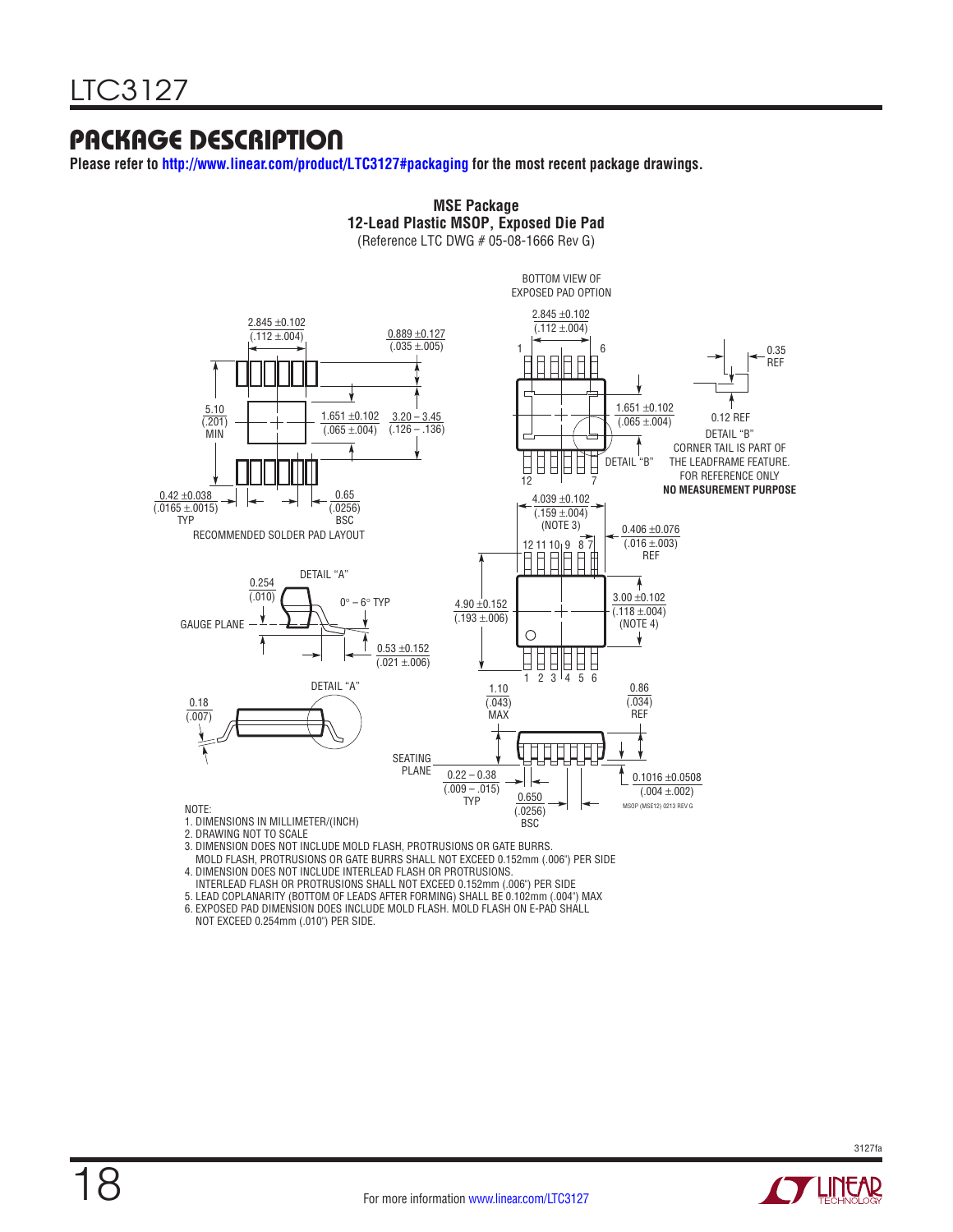## REVISION HISTORY

| <b>REV</b> | <b>DATE</b> | <b>DESCRIPTION</b>                                                | <b>PAGE NUMBER</b> |
|------------|-------------|-------------------------------------------------------------------|--------------------|
|            | 10/16       | Modified Efficiency Graph axis                                    |                    |
|            |             | Added Maximum Programmable Input Current vs V <sub>IN</sub> curve |                    |
|            |             | <b>Modified Related Parts Table</b>                               | 20                 |